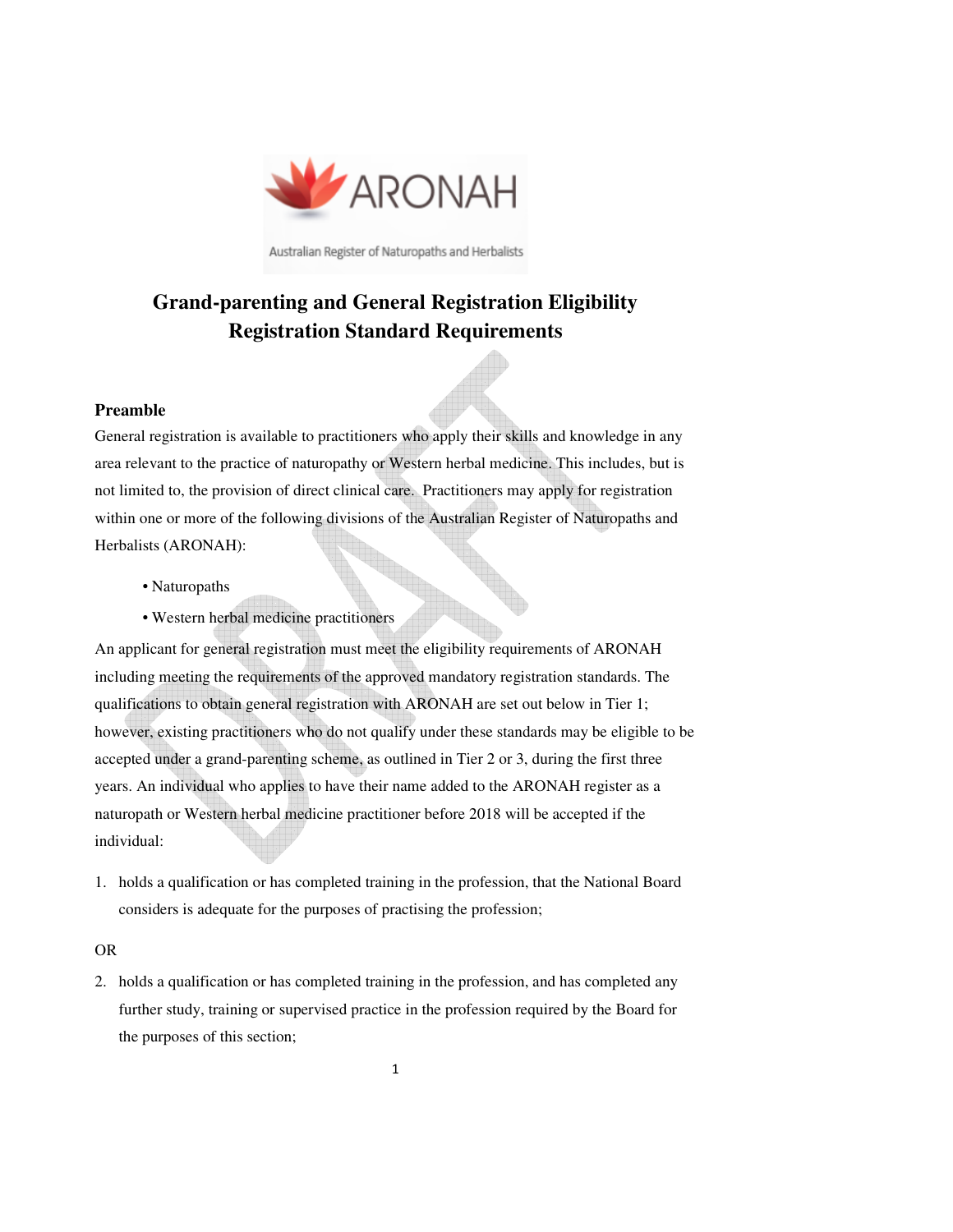#### OR

3. has practised in the designated profession at any time between 1 January 2003 and 31 December 2012 for a consecutive period of 5 years or any periods together which amount to 5 years.

## **Assessment of applications for general registration under grand-parenting provisions**

## *Tier 1*

Applicants making application under  $(a)$ , as listed above are required to provide evidence of:

- a) current membership of a professional association as outlined in Schedule 2
- b) successful completion of a relevant course of study that is accredited at Bachelor degree level (or higher) under the Australian Qualifications Framework (AQF) (assessed by AEI-NOOSR), or equivalent.

A list of courses known to meet these requirements is available on the ARONAH website. Any courses not included on this list may still be acceptable providing sufficient evidence of fulfilling the above criteria is provided.

#### *Tier 2*

Applicants making application under  $(b)$ , as listed above are required to provide evidence of:

- a) current membership with a professional association as outlined in Schedule 2
- b) successful completion of a qualification and any further study, training or supervised practice which is broadly consistent with a minimum of Advanced-Diploma-level in the Australian Qualifications Framework (AQF).

Such qualification/s and/or further training or supervised practice must include:

1. A clinical component which is:

Comment [EH1]: This is unclear, do you make reference to the umbered points on page 1?

Comment [EH2]: See comment 1.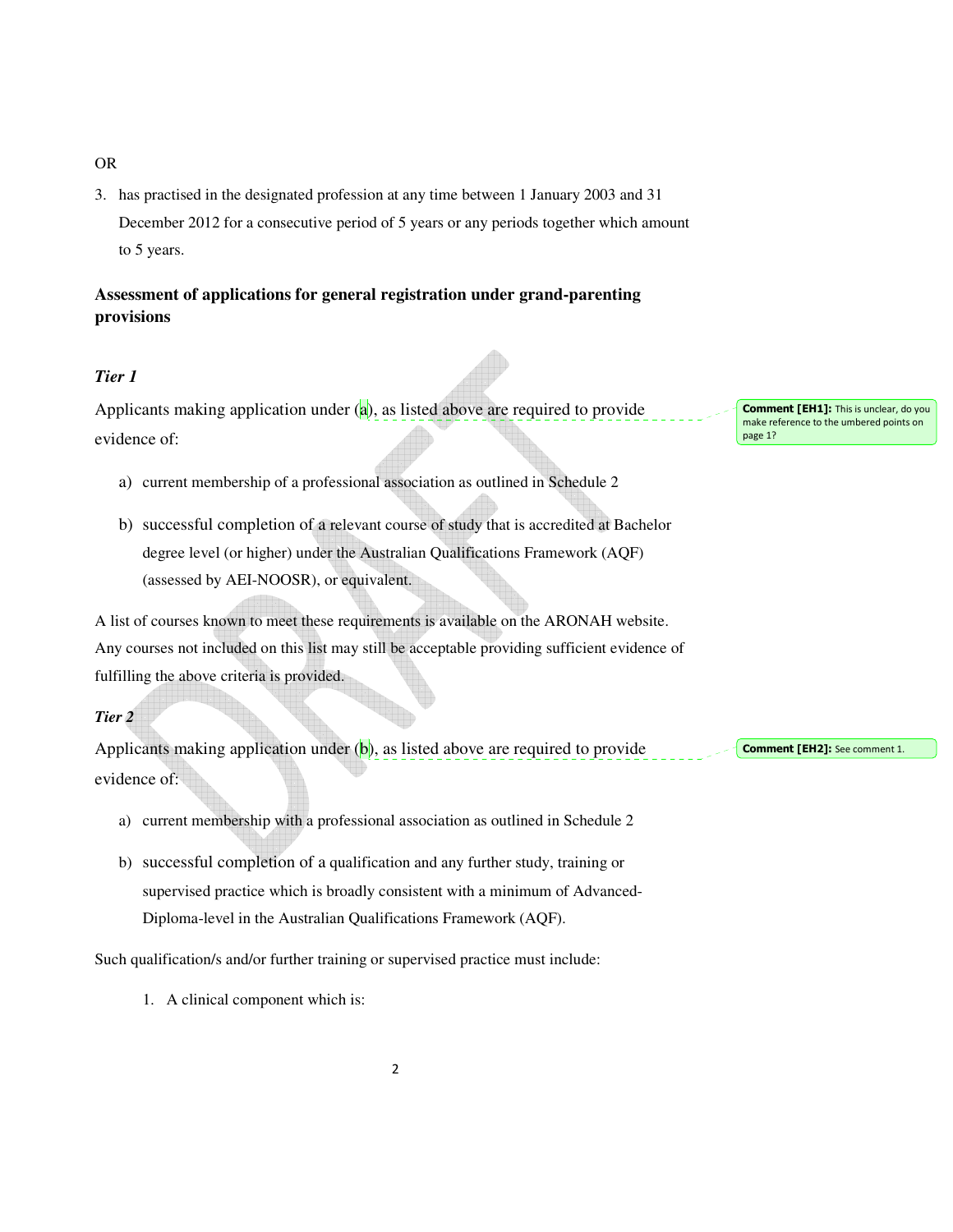- i. structured (clinical learning designed to be progressive through the various stages of the program of learning, inclusive of a comprehensive range of clinical presentations that cover all the clinical areas);
- ii. directly supervised by practitioners with appropriate qualifications, clinical experience, and understanding of the curriculum and teaching requirements;
- iii. formally assessed (formative and summative, addressing all clinical skills, against clear learning outcomes); and
- iv. a minimum of 200 clinic hours.

#### OR

- 1. Evidence of 2 years clinical practice as a naturopath or western herbal medicine practitioner, and;
- 2. training in theory including differential diagnosis and the design of individualised Naturopathic/western herbal medicine treatments; and
- 3. training in biomedical sciences (i.e. anatomy, physiology, biochemistry, pharmacology, pathology, clinical diagnosis and therapeutics); and

4. ethics, legal responsibilities and practice management.

#### *Tier 3*

Applicants making application under  $(c)$ , as listed above are required to provide evidence of:

Comment [EH3]: See comment 1

- a) current membership with a professional association as outlined in Schedule 2
- b) practice within the professional division of registration being applied for:
	- i. a consecutive period of 5 years; or
	- ii. any periods which together amount to 5 years at any time in the previous 10 years from the date of application.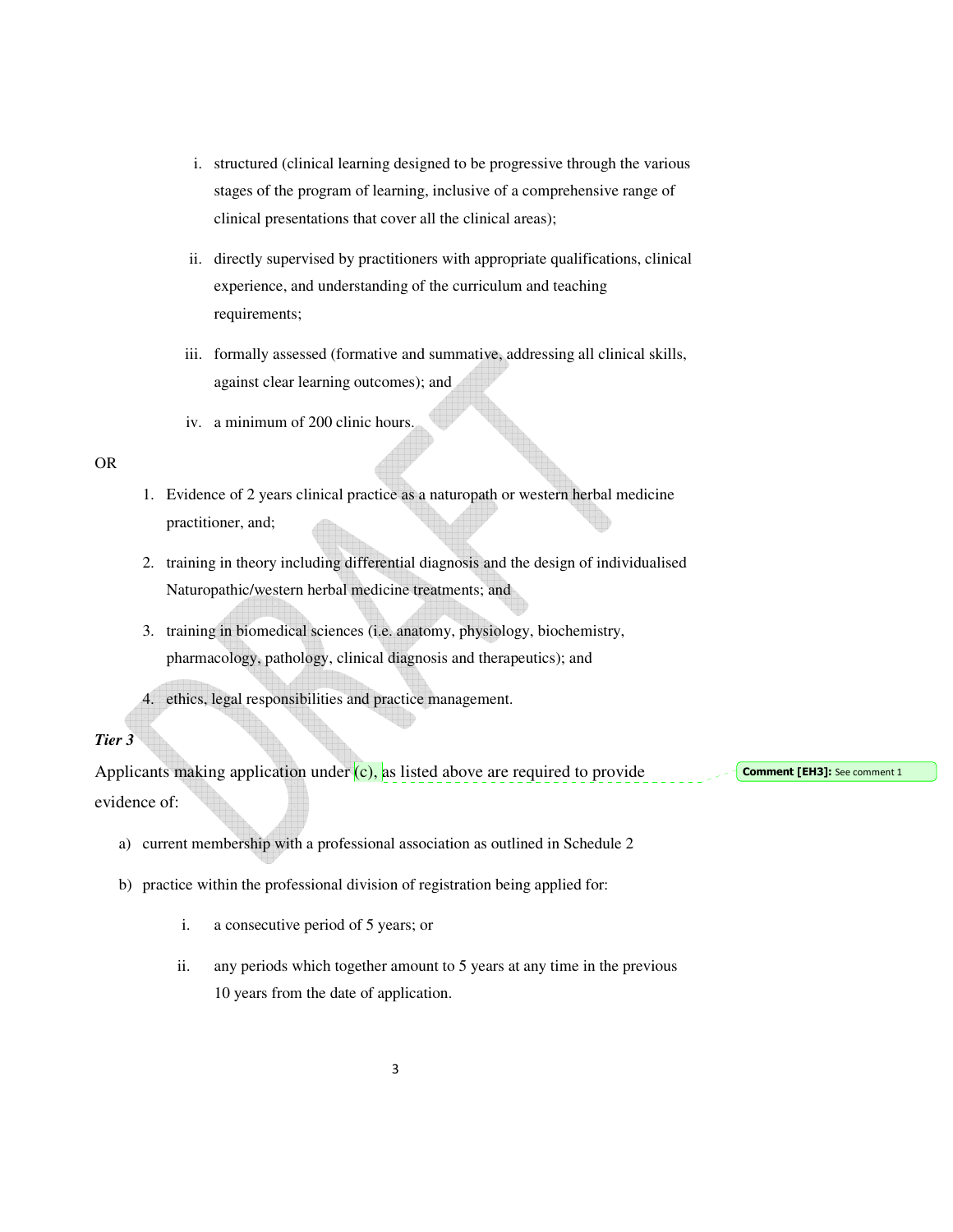- c) competence within the professional division of registration. For individuals applying for registration as a naturopath this is defined as:
- i. being capable to provide a naturopathic consultation to a member of the public who consults them for such a service This would be expected to include competent case taking, the differential diagnosis of the person's condition and the design of naturopathic treatment plan specific to the person's condition with adequate knowledge to ensure the safe selection, combination and dispensing of naturopathic medicines with proper instructions to the patient about dosage etc.

For individuals applying for registration as a Western herbal medicine practitioner this is defined as:

i. being capable to administer Western herbal medicine to a member of the public who consults them for such a service. This would be expected to include competent case taking, the differential diagnosis of the person's condition and the design of an herbal formula specific to the person's condition, and adequate knowledge to ensure the safe selection, combination and dispensing of herbs and proper instructions to the patient about dosage etc.

#### **Documentary evidence for applications**

The evidence that the Board considers acceptable proof of practice is included as Schedule 1. Two separate pieces of evidence is required for each claimed year of practice. The evidence that the Board considers acceptable proof of competence is included as Schedule 2. Documents which may qualify as evidence for either proof of practice or competence may only be used in one category.

All documents must be certified copies of the original. Refer to the Certified Documents (02/2011) guidelines accessible on the ARONAH website at http://www.aronah.org (finish link). All documents in foreign languages must be translated by a certified translator. Refer to http://www.aronah.org

#### **Other Powers**

ARONAH may require an applicant to provide additional evidence of their qualifications, training, further study, supervised practice or length of practice. ARONAH may also investigate an applicant including requiring an applicant to undertake an assessment.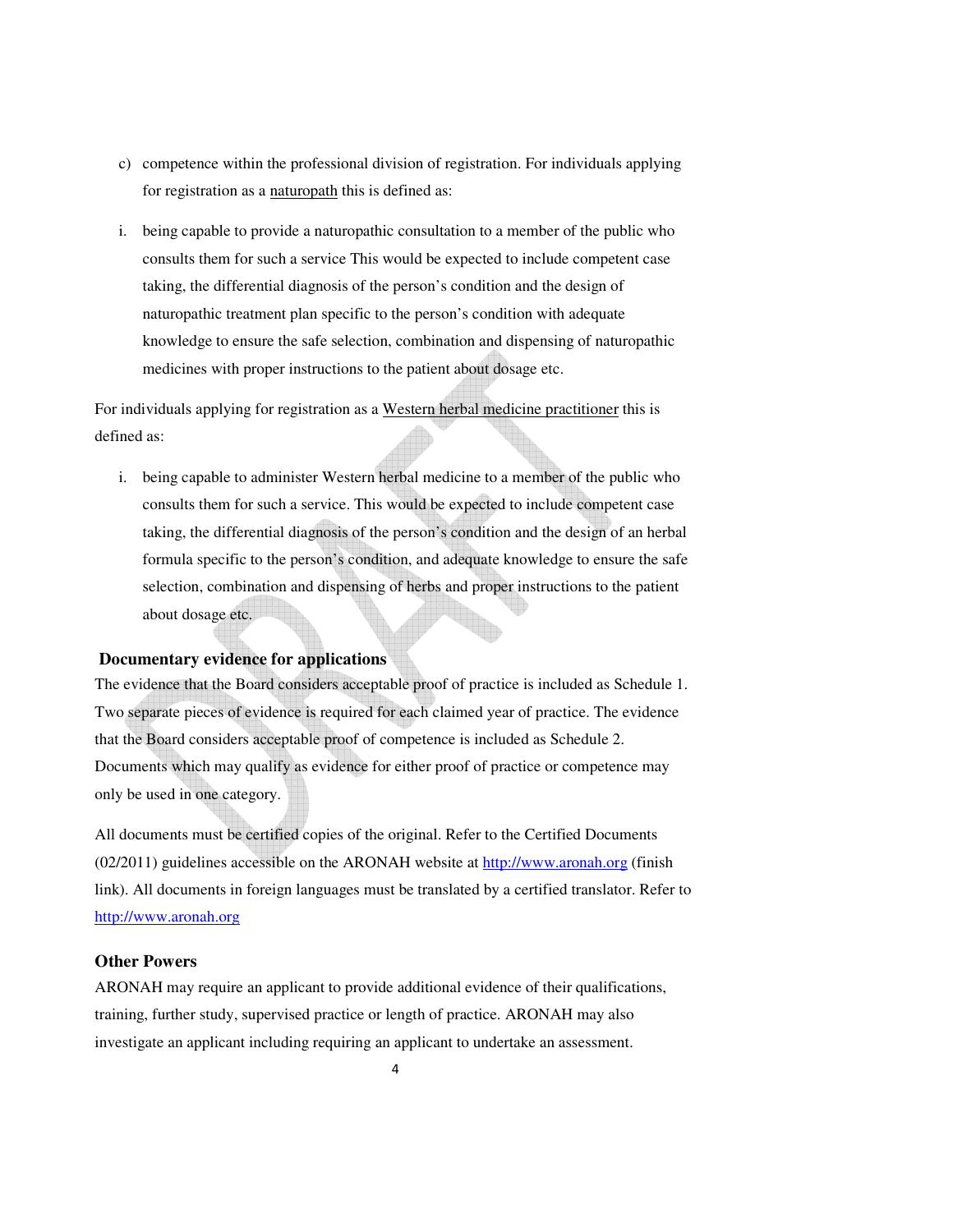## **Review**

This standard will commence on XXXX and be reviewed on XXXX (3 year period).

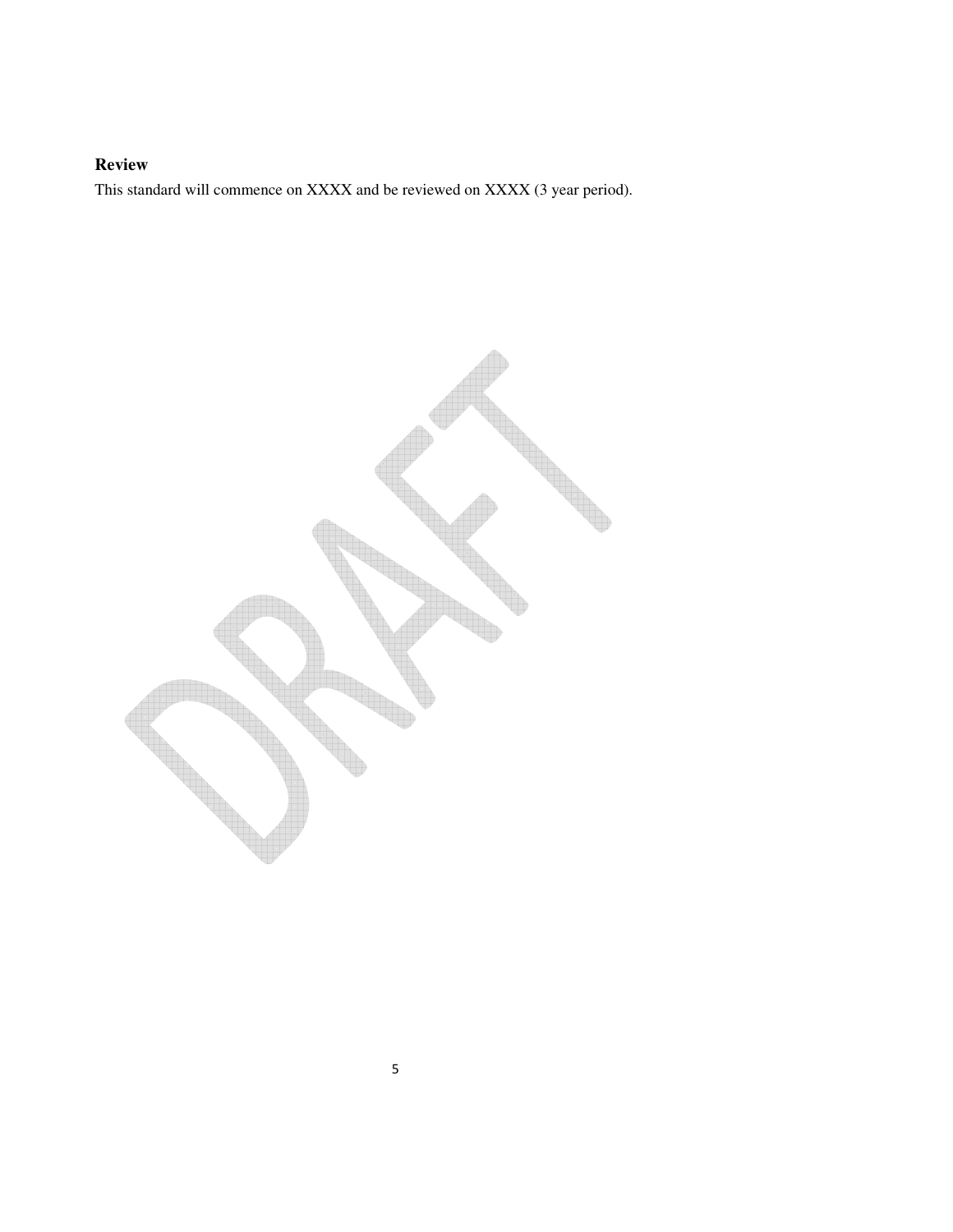# **SCHEDULE 1: Approved Documentary Evidence of Practice for Naturopathy and Western Herbal Medicine Practitioners**

<u>. 492322</u>

| <b>Type of evidence</b>                                                                                       | <b>Details and explanations</b>                                                                                                                                                                                                                                                                                                                                                 |
|---------------------------------------------------------------------------------------------------------------|---------------------------------------------------------------------------------------------------------------------------------------------------------------------------------------------------------------------------------------------------------------------------------------------------------------------------------------------------------------------------------|
| <b>Taxation records</b>                                                                                       | Must clearly identify occupation or earnings from the relevant area of practice                                                                                                                                                                                                                                                                                                 |
| Health Fund (or other third party payer) Rebate Status                                                        | Evidence of health provider rebate status, including details of health fund,<br>category, and provider number. This information varies between funds, years, etc.<br>Whether this evidence satisfies evidentiary requirements will be assessed on a<br>case-by case basis. Only one private health fund Provider Rebate Status per year<br>can be claimed as approved evidence. |
| Evidence of attendance at continuing professional<br>development activities specific to division applying for | Professional development activities which relate to naturopathy or western herbal<br>medicine generally will be accepted for one division only in a given year                                                                                                                                                                                                                  |
| Invoices or statement from supplier of naturopathic<br>products and/or herbal medicines                       | Invoice or statement must be in the name of the applicant                                                                                                                                                                                                                                                                                                                       |
| <b>Professional Indemnity Insurance</b>                                                                       | Must be in the name of the applicant and cover the specific area of practice                                                                                                                                                                                                                                                                                                    |
| Membership of a professional association relevant to the<br>specific area of practice                         | Only one membership of a professional association can be claimed per year as<br>approved evidence. Criteria by which professional associations are defined as<br>acceptable is outlined in Schedule 3                                                                                                                                                                           |
| Written record from an employer                                                                               | The record must state the period of time employed, title and the applicant's duties<br>related to the specific area of practice. Guidelines for Written Records from an<br>Employer are outlined in Schedule 4                                                                                                                                                                  |

6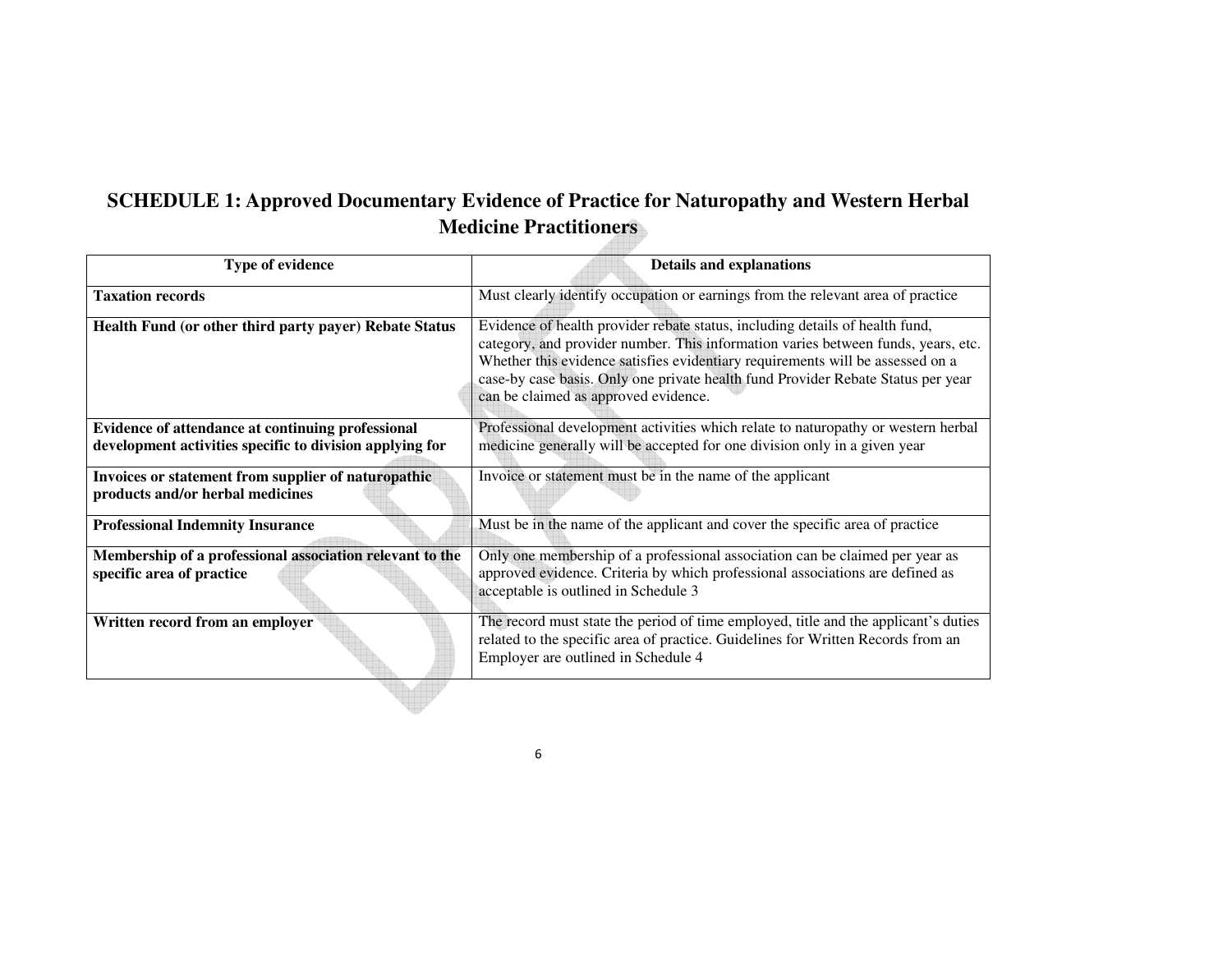| Type of evidence                      | <b>Details and explanations</b>                                                                                                                                                                                               |
|---------------------------------------|-------------------------------------------------------------------------------------------------------------------------------------------------------------------------------------------------------------------------------|
| <b>Non-identified Patient records</b> | 10 de-identified, certified copies of real patient records for each Division being<br>applied for. Each patient record/file MUST comply with the Guidelines for Non-<br>identified Patient Records as outlined in Schedule 5. |
|                                       |                                                                                                                                                                                                                               |

7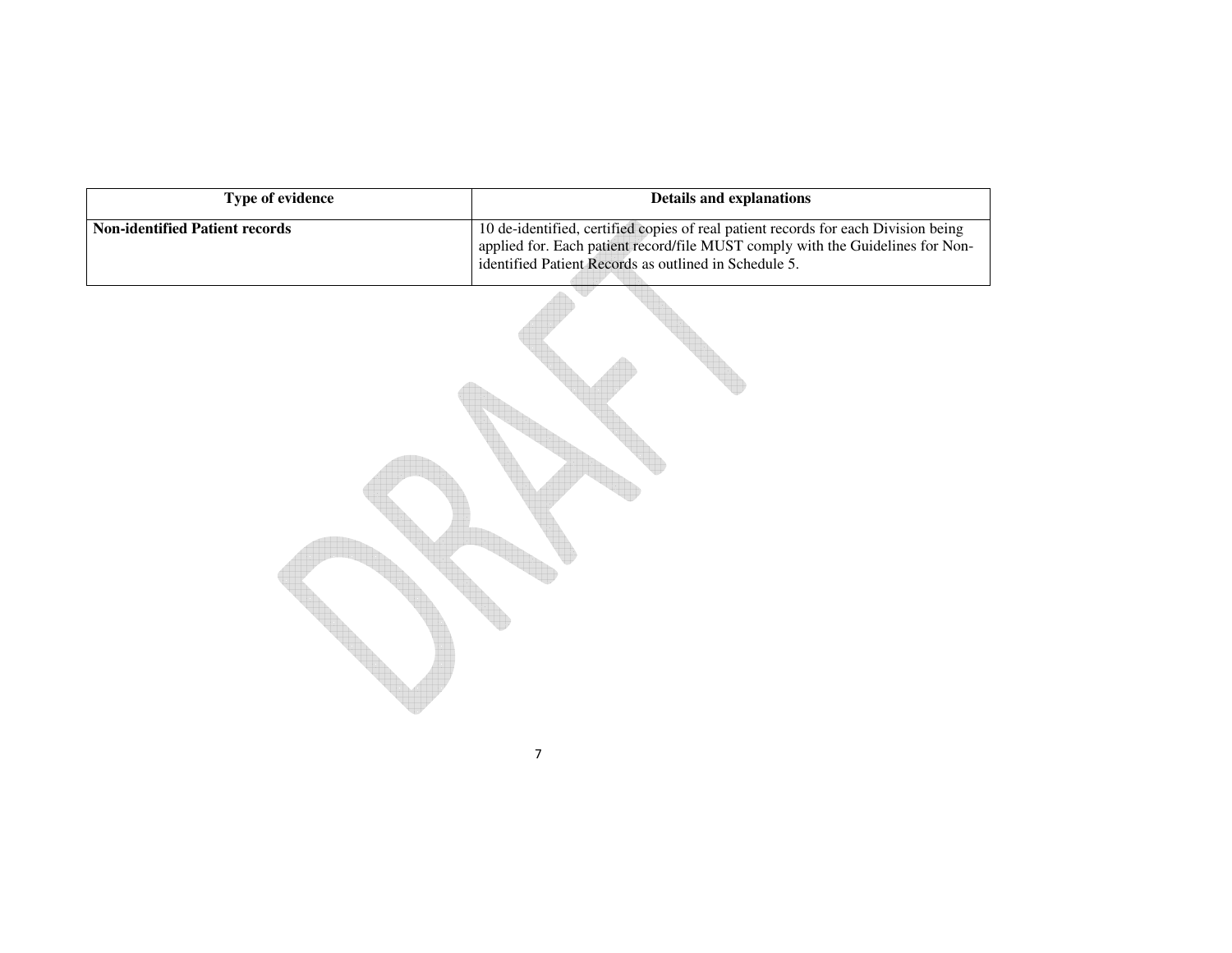# **SCHEDULE 2: Evidence of Competence for Registration of Naturopathy and Western Herbal Medicine**

Evidence of competence in naturopathy or Western herbal medicine practice must demonstrate:

- ii. whether the applicant's practice was in naturopathy and/or western herbal medicine;
- iii. the knowledge and application of differential diagnosis;
- iv. the design of a treatment specific to the person's condition.
- v. design and use of individualised naturopathy and/or Western herbal medicine prescriptions, with amounts of each herb and dosing instructions.

## **Acceptable documentary evidence of competence in practice is outlined in the following table:**

| <b>Type of evidence</b>                                                        | <b>Details and explanations</b>                                                                                                                                                                                                  |
|--------------------------------------------------------------------------------|----------------------------------------------------------------------------------------------------------------------------------------------------------------------------------------------------------------------------------|
| <b>Statement from a Western</b><br>herbal medicine professional<br>association | The professional association must show that it has<br>assessed the practitioner's competence against criteria<br>acceptable to the Board.                                                                                        |
| <b>Statement from an Employer</b>                                              | The employer must show that they are qualified and<br>have assessed the practitioner's competence against<br>criteria acceptable to the Board.                                                                                   |
| <b>Non-identified Patient records</b>                                          | 20 de-identified, certified copies of real patient records<br>for each Division being applied for. Each patient<br>record/file MUST comply with the Guidelines for Non-<br>identified Patient Records as outlined in Schedule 4. |

Applicants who do not have sufficient formal qualifications and/or evidence of practice and/or evidence of competence may be eligible for limited registration.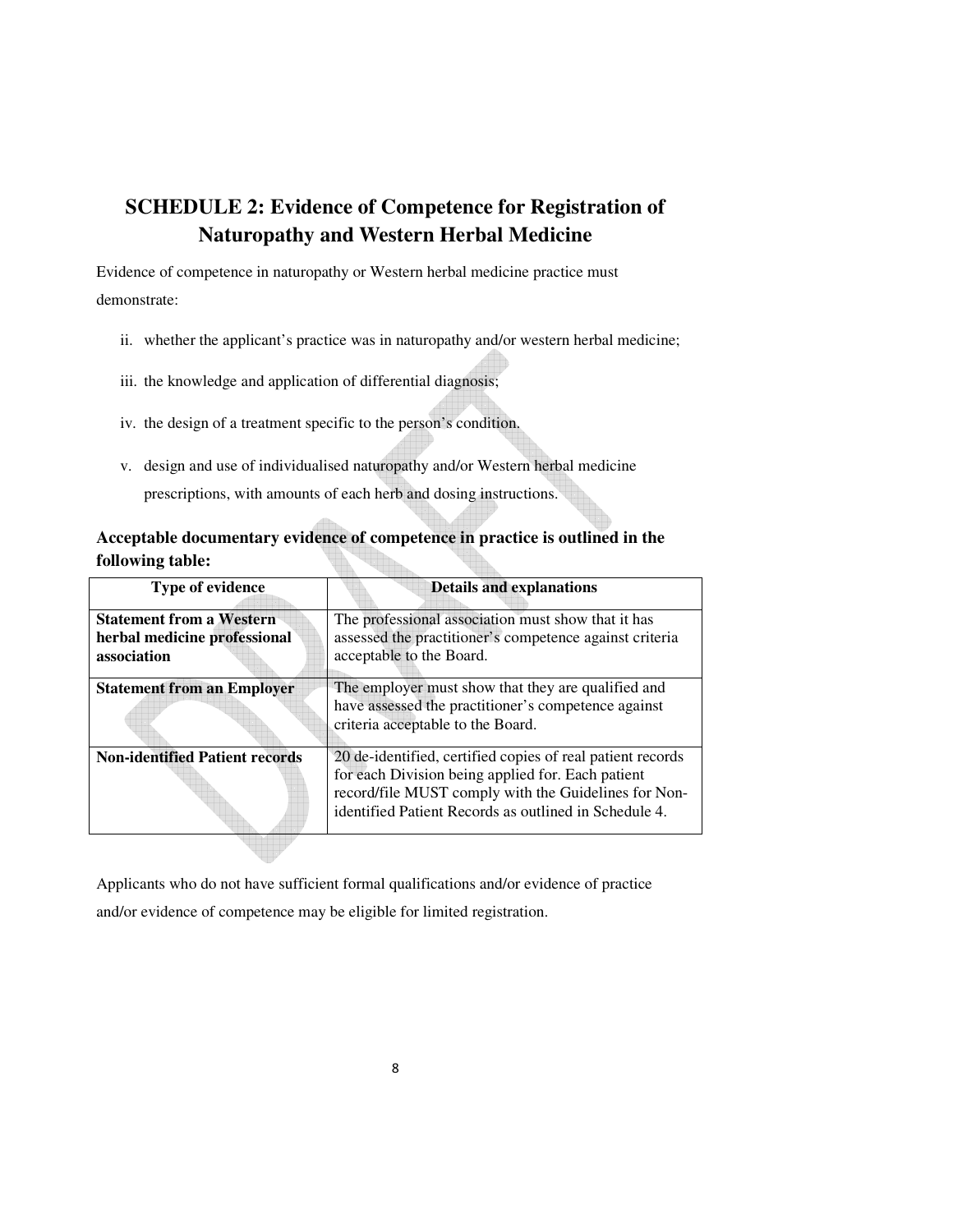# **SCHEDULE 3: Criteria for Defining the Acceptability of a Professional Association as Appropriate Evidence**

Professional association membership is a valid form of evidence of practice or competence if the association meets the following requirements:

- 1. Listed with the Therapeutic Goods Administration (TGA)
- 2. Require members to undertake a minimum of 20 hours of continuing professional education per annum

Based upon available information, ARONAH recognises membership with any one of the following associations as acceptable evidence for applicants:

- Association of Natural Medicine Practitioners
- Australian Committee of Natural Therapies
- Australian Natural Therapists Association
- Australian Naturopathic Practitioners Association
- Australian Traditional Medicine Society
- Complementary Medicine Association
- National Herbalists Association of Australia
- Society of Natural Therapists & Researchers

Membership with any associations listed here will be accepted as evidence of practice or competence under the proviso that proof that the association complies with the above criteria.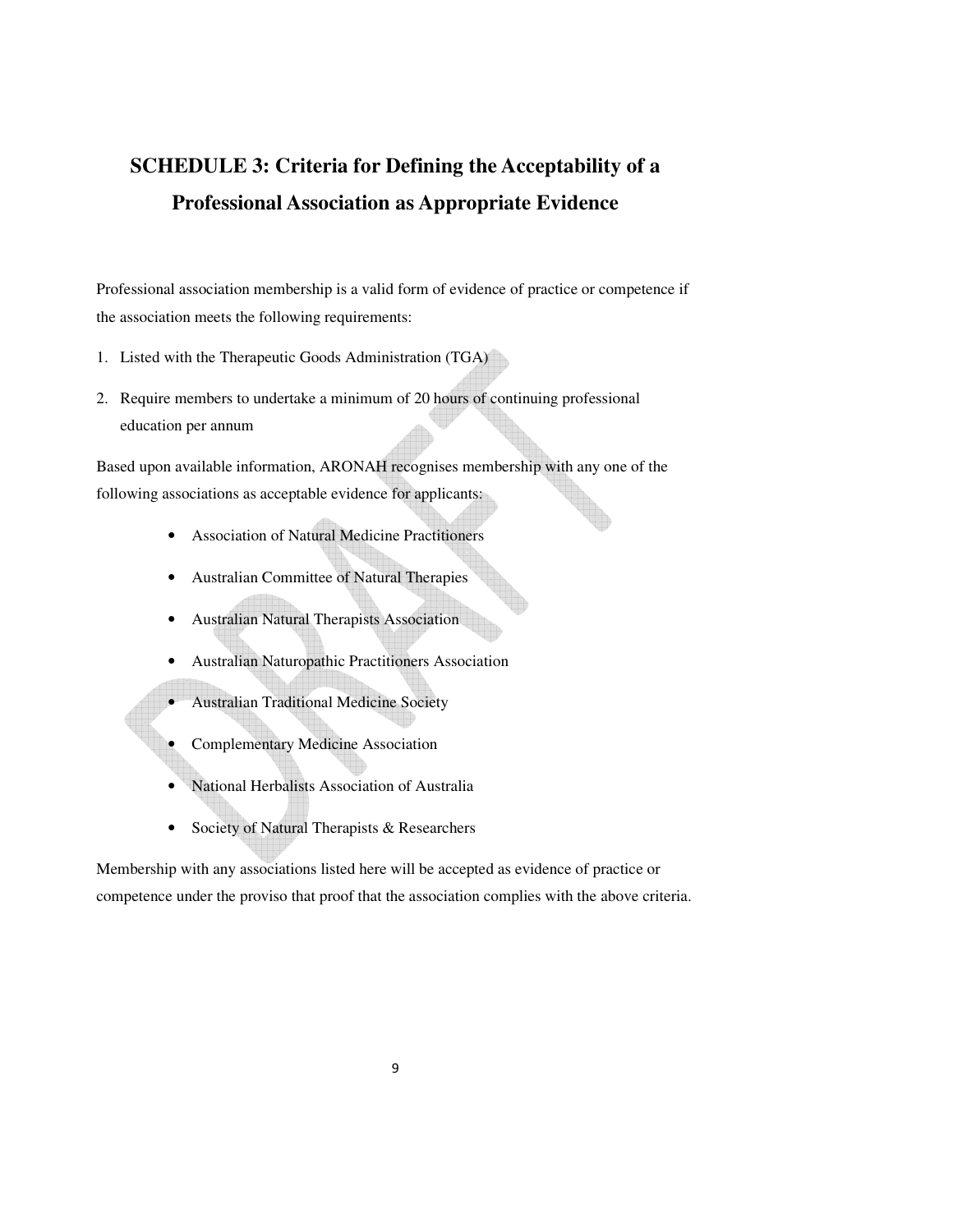## **SCHEDULE 4: Guidelines for Written Records from an**

# **Employer**

Employer statements are used when an employee requires verification of experience that is outside of the standard ARONAH application approval criteria. Employer statements must comply with the following guidelines:

- 1. It must be presented on letterhead paper
- 2. Include the dates of employment
- 3. Describe the role in which employed including a brief explanation of responsibilities, skills etc. Inclusion of job title only in the statement is acceptable if a job description is also provided as an additional document.
- 4. State whether it is part time or full time hours
- 5. Be signed by a manager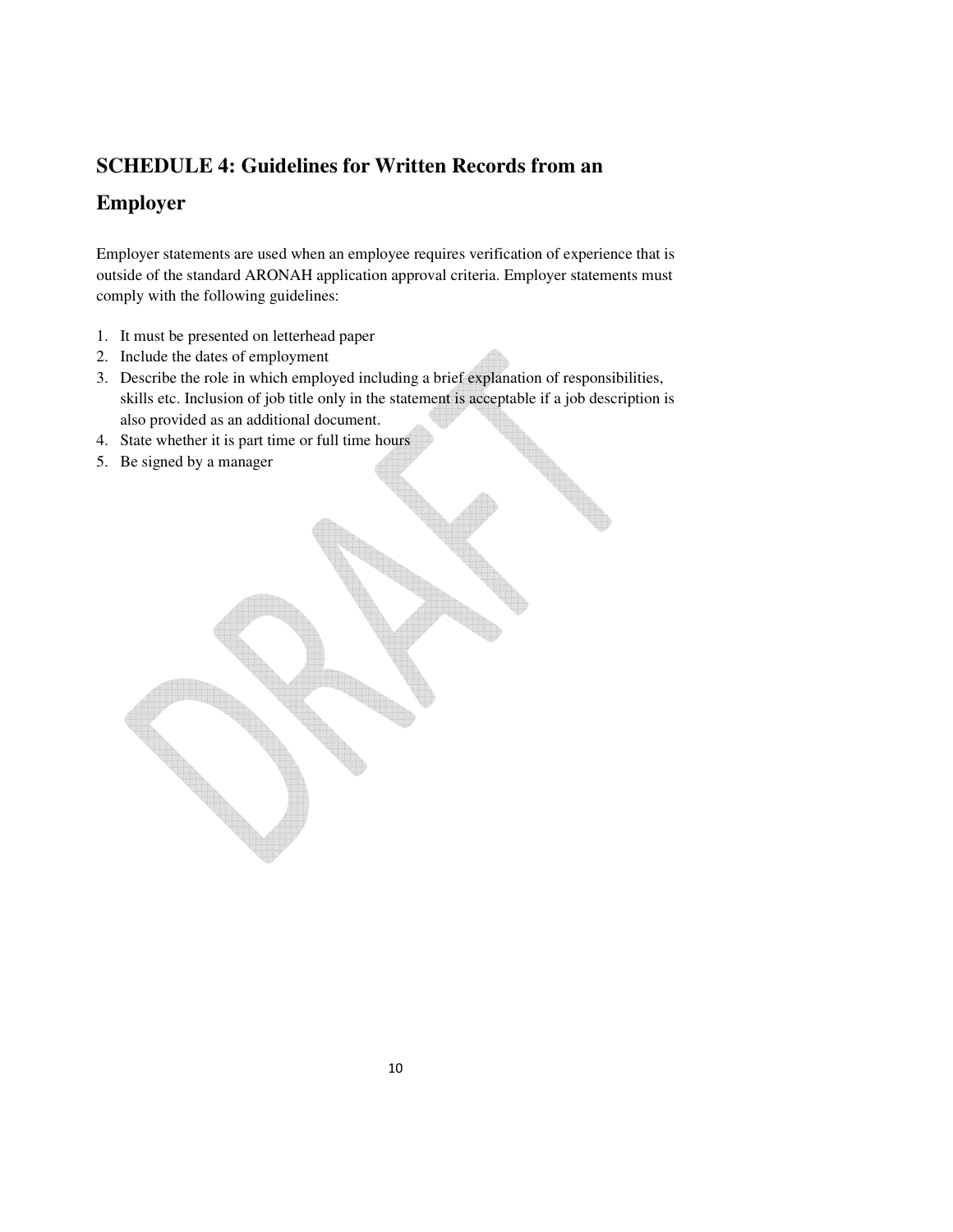## **SCHEDULE 5: Guidelines for Non-identified Patient Records**

Applicants should treat with respect the participants of their clinical cases studies, and protect their welfare and privacy. This should encompass a respect for the inherent dignity and the rights of persons, and a commitment not to use a person only as a means to an end. By taking all steps to non-identify a clinical record, individual's privacy can be protected whilst information is shared.

To non-identify a patient record the following identifiers of the individual or of relatives, employers, or household members of the individual, are removed:

- 1. Names;
- 2. All geographic subdivisions smaller than a State, including street address, city, state, and post code:
- 3. All elements of dates (except year) for dates directly related to an individual, including birth date and date of death; and all ages over 89 and all elements of dates (including year) indicative of such age, except that such ages and elements may be aggregated into a single category of age 90 or older;
- 4. Telephone numbers;
- 5. Fax numbers;
- 6. Electronic mail addresses;
- 7. Tax file numbers;
- 8. Medical record numbers;
- 9. Health plan beneficiary numbers;
- 10. Account numbers;
- 11. Certificate/license numbers;
- 12. Vehicle identifiers and serial numbers, including license plate numbers;
- 13. Web Universal Resource Locators (URLs);
- 14. Internet Protocol (IP) address numbers;
- 15. Full face photographic images and any comparable images; and
- 16. Any other unique identifying number, characteristic, or code.

In addition to removal of these identifiers, non-identified patient records must include at least the following information:

- 1. Date/s of consultation
- 2. Non-identifying record of patient name (such as initial)
- 3. Presenting condition including signs and symptoms
- 4. Treatment provided

### **Additional guidelines for document format:**

- 1. **Photocopied documents**: all details from the above list must be blacked out in a method that does not allow transparency or viewing of any nature
- 2. **Emailed documents**: document should have all details from the above list removed